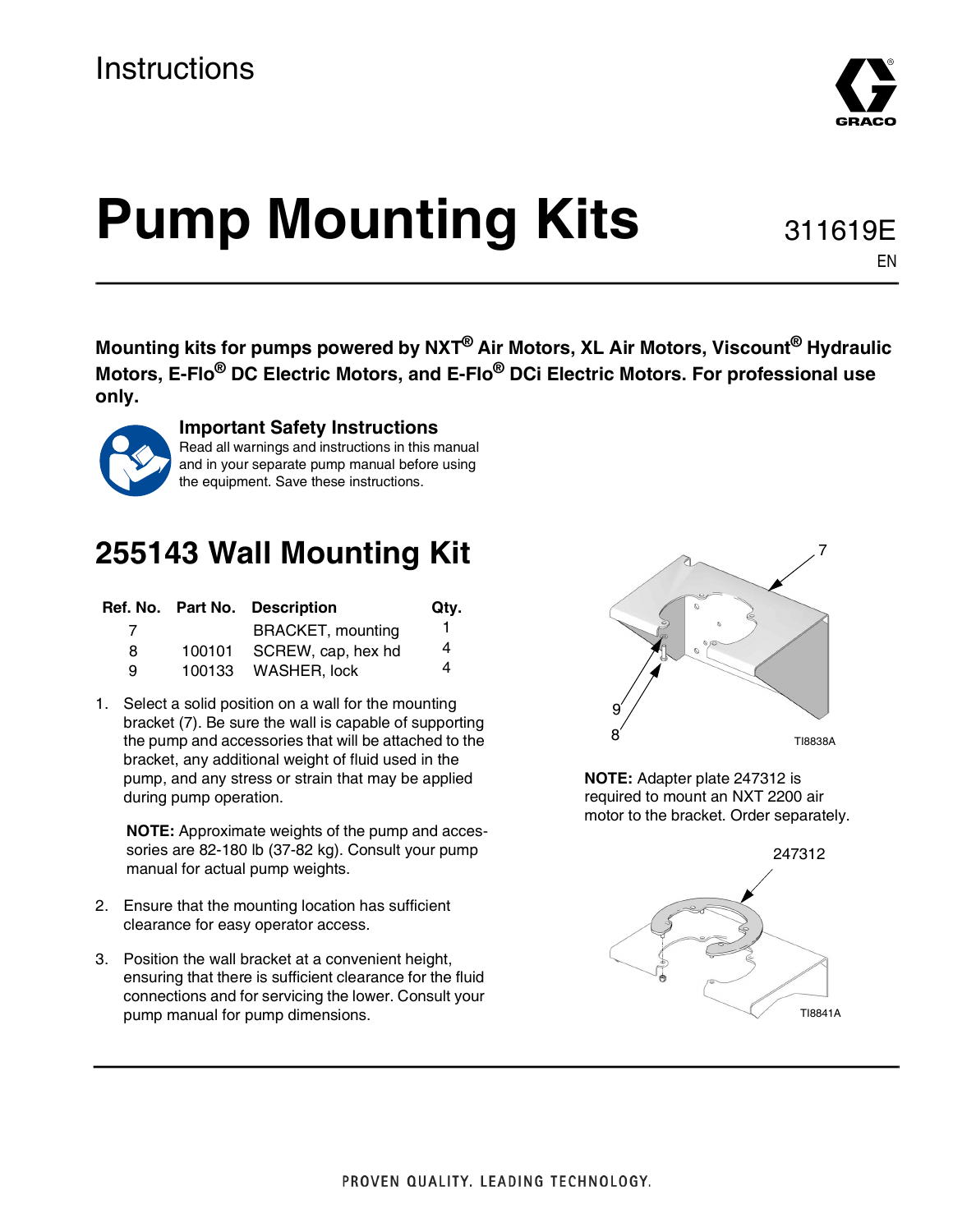- 4. Drill four 7/16 in. (11 mm) holes using the bracket as a template. Use hole groups P1 or P2. (See **[Wall](#page-1-0)  [Bracket Mounting Hole Diagram](#page-1-0)**, page [2.](#page-1-0))
- 5. Bolt the bracket securely to the wall using bolts and washers designed to hold in the wall's construction.

#### <span id="page-1-0"></span>**Wall Bracket Mounting Hole Diagram**

**NOTE:** The wall mount bracket has three sets of four holes.

- The inner set of holes (P1) matches an existing hole pattern used for a President wall bracket.
- The middle set matches existing Graco wall mounts.
- The outer set is for mounting the bracket to the floor stand.



6. Place the pump and accessories over the bracket's mounting holes and secure with screws (8) and washers (9) supplied.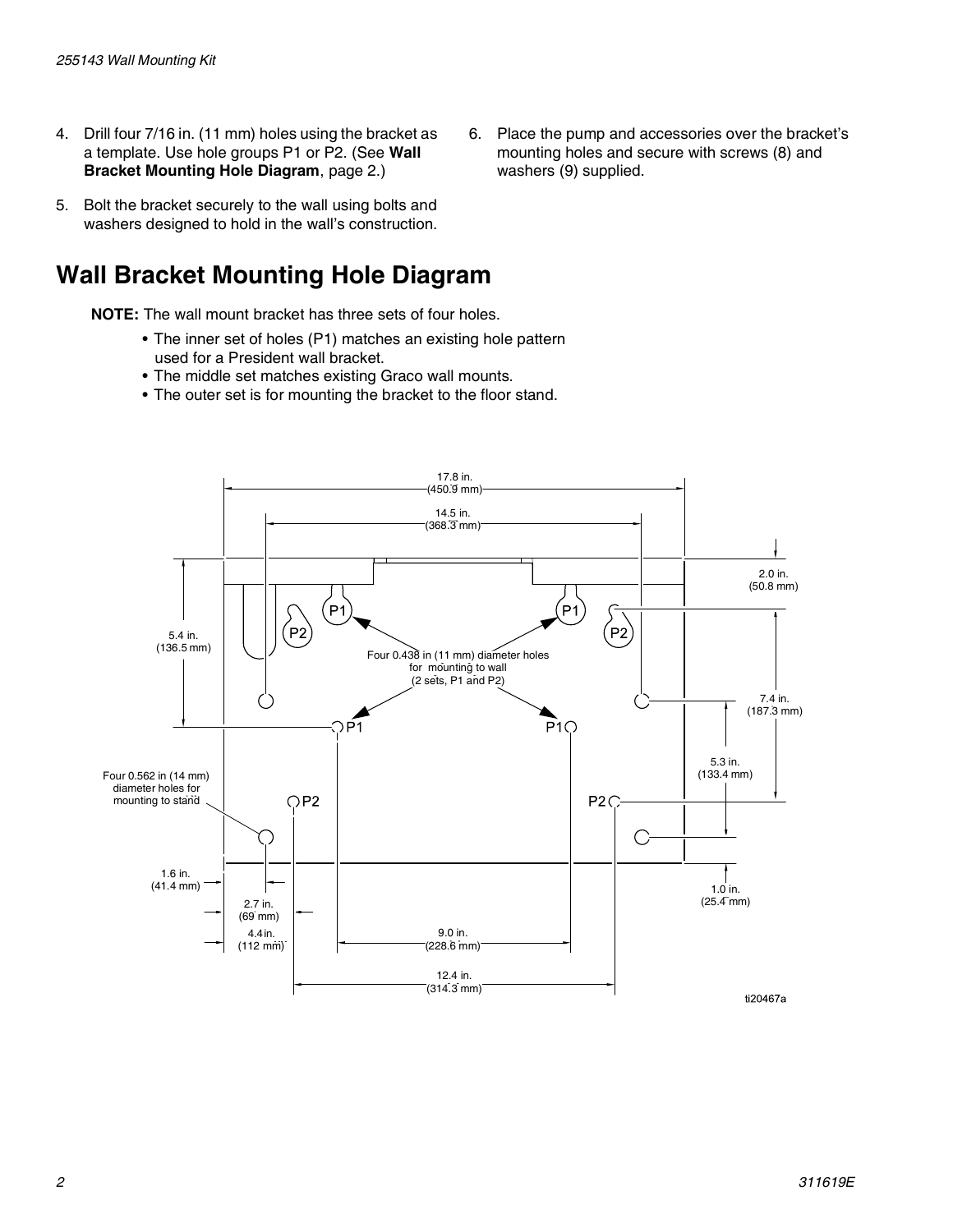# **253692 Floor Stand Kit (includes items 1-9) 256193 Floor Stand Kit (includes items 1-6)**

**NOTE:** Adapter plate 247312 is required to mount an NXT 2200 air motor to the floor stand.

- 1. Assemble the stand as shown in the parts drawing.
- 2. See **[Floor Stand Mounting Hole Diagram](#page-3-0)**, page [4](#page-3-0). Secure the stand to the floor with M19 (5/8 in.) bolts which engage at least 152 mm (6 in.) into the concrete floor to prevent the pump from tipping.
- 3. Use a hoist or elevator to lower the pump into the stand. Secure the pump to the stand.



**NOTE:** Adapter plate 247312 is required to mount an NXT 2200 air motor to the bracket. Order separately.



| Ref. |          |                               | Qtv |
|------|----------|-------------------------------|-----|
| No.  | Part No. | <b>Description</b>            | ٠   |
| 101  | 100018   | <b>WASHER, lock</b>           | 6   |
| 102  | 100321   | <b>NUT</b>                    | 6   |
| 103  | 100679   | SCREW, cap, hex hd            | 6   |
| 104  | 120486   | CAP, plug                     | 4   |
| 105  | 15H893   | <b>FRAME</b>                  | 1   |
| 106  | 253691   | LEG                           | 2   |
| 107  | 255143   | <b>MOUNTING KIT (includes</b> | 1   |
|      |          | items 8 and 9, see page 1)    |     |
| 108* | 100101   | SCREW, cap, hex hd            | 4   |
| 109* | 100133   | WASHER, lock                  |     |
|      |          |                               |     |

\* *Included in 255143 Mounting Kit.*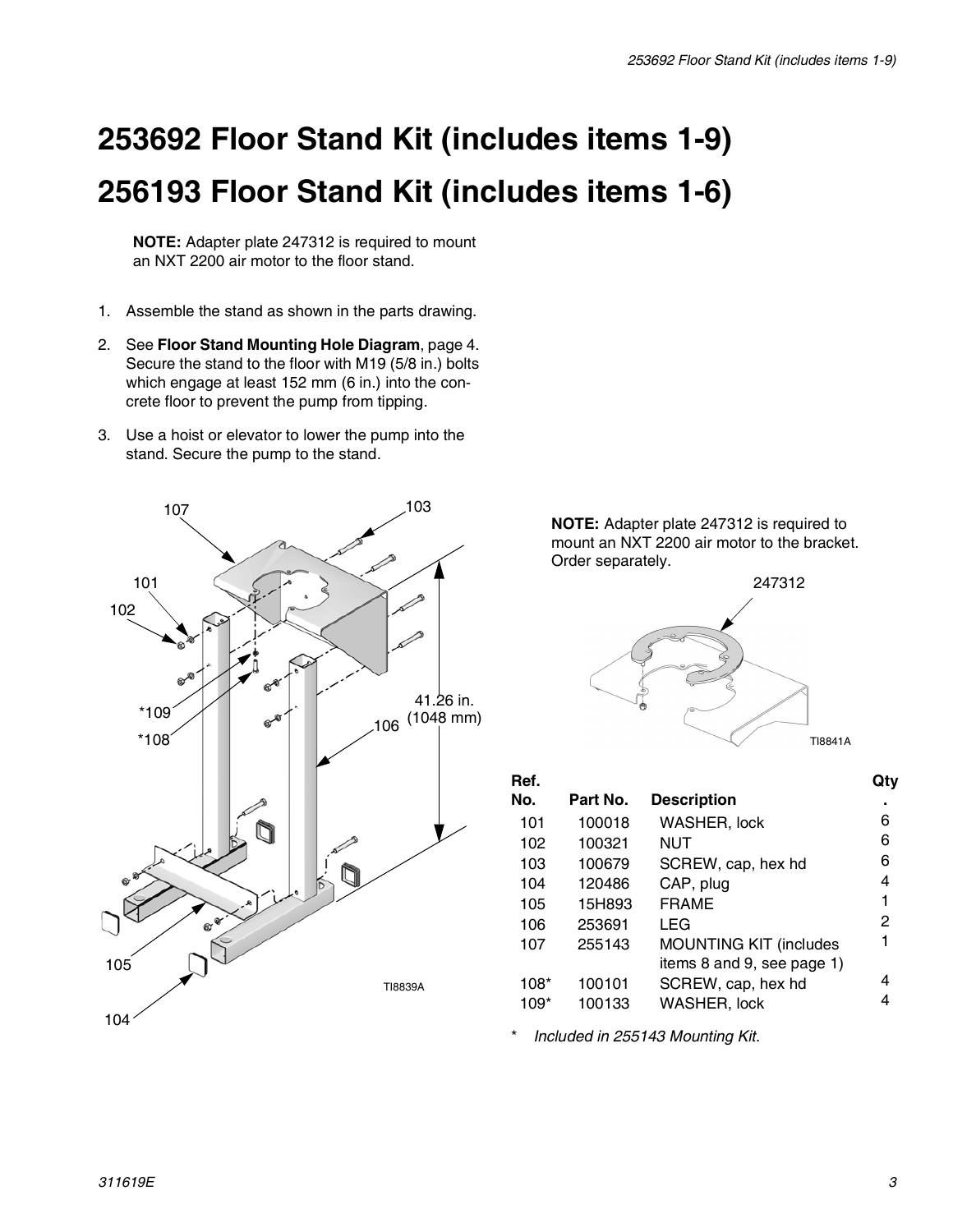### <span id="page-3-0"></span>**Floor Stand Mounting Hole Diagram**

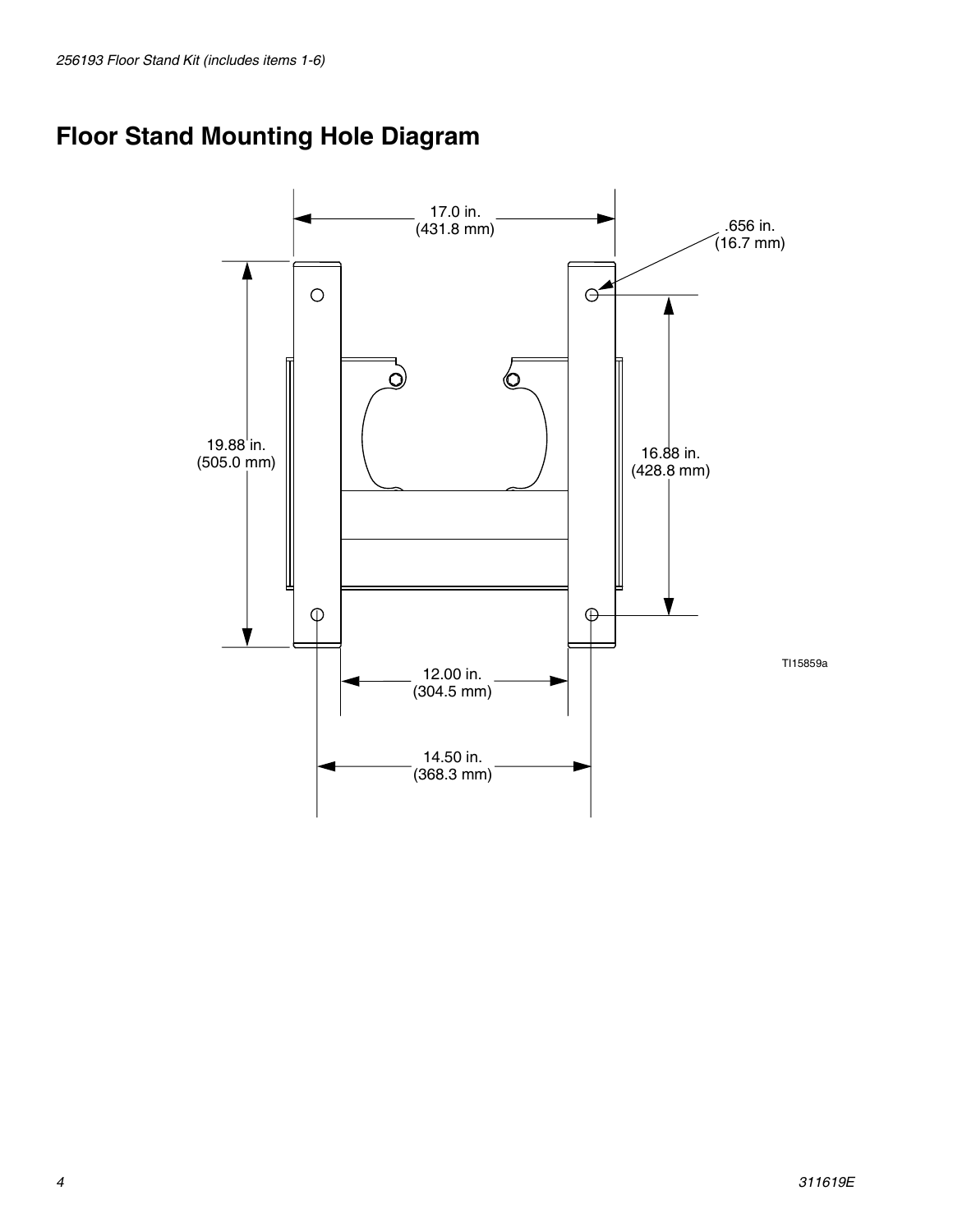## **19Y313 Floor Mount Kit**

19Y313 can be used for all 4-ball lower sizes. 19Y313 includes items 201-206. (750-2000cc lowers do not use item 202.)

## **19Y286 Floor Mount Adapter Plate Kit**

19Y286 can be used to adapt an existing floor mount for 2500cc-4000cc sealed 4-Ball Plus lowers. 19Y286 includes items 202-206.

- 1. Assemble the floor mount as shown in the parts drawing.
- 2. See **[Floor Mount Kits Mounting Hole Diagram](#page-5-0)**, page [6.](#page-5-0) Secure the base to the floor with M13 (1/2 in./13 mm) bolts which engage at least 6 in. (152 mm) into the concrete floor to prevent the pump from tipping.
- 3. Use a hoist or elevator to lower the pump onto the floor mount. Secure the pump to the floor mount.

|       |     |                               | Qtv |
|-------|-----|-------------------------------|-----|
|       |     | Ref. No. Part No. Description | ٠   |
| 201†  |     | BASE, mounting                | 1   |
| 202†‡ |     | PLATE, mounting, pump         | 1   |
| 203†‡ | $=$ | WASHER, lock, spring          | 3   |
| 204†‡ | $-$ | SCREW, cap, hex head,         | 4   |
|       |     | M12X70                        |     |
| 205†‡ |     | SCREW, cap, hex head          | з   |
| 206†‡ |     | WASHER, lock, spring          |     |
|       |     |                               |     |

- † *Included in 19Y313 Floor Mount Kit.*
- ‡ *Included in 19Y286 Floor Mount Kit.*

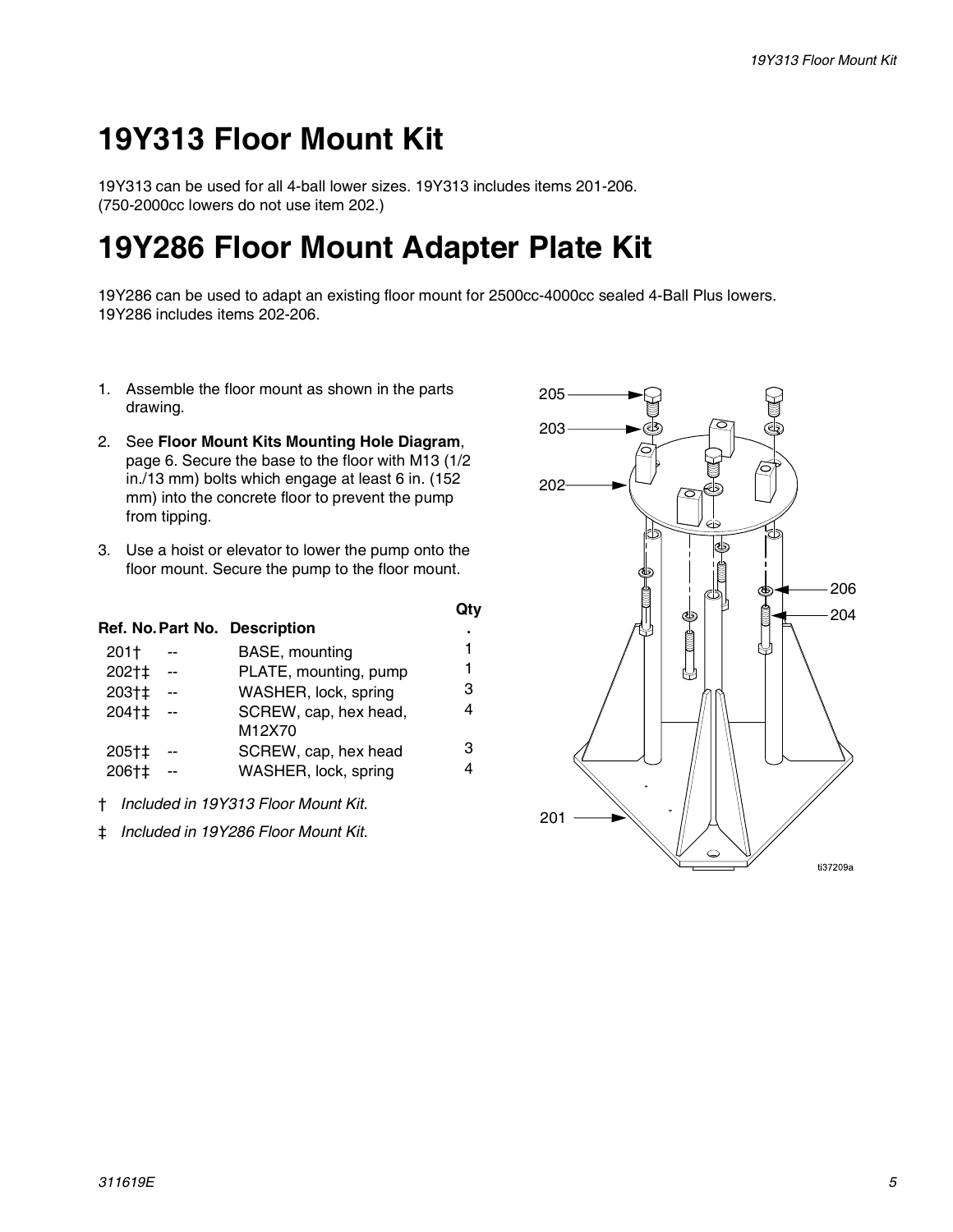### <span id="page-5-0"></span>**Floor Mount Kits Mounting Hole Diagram**

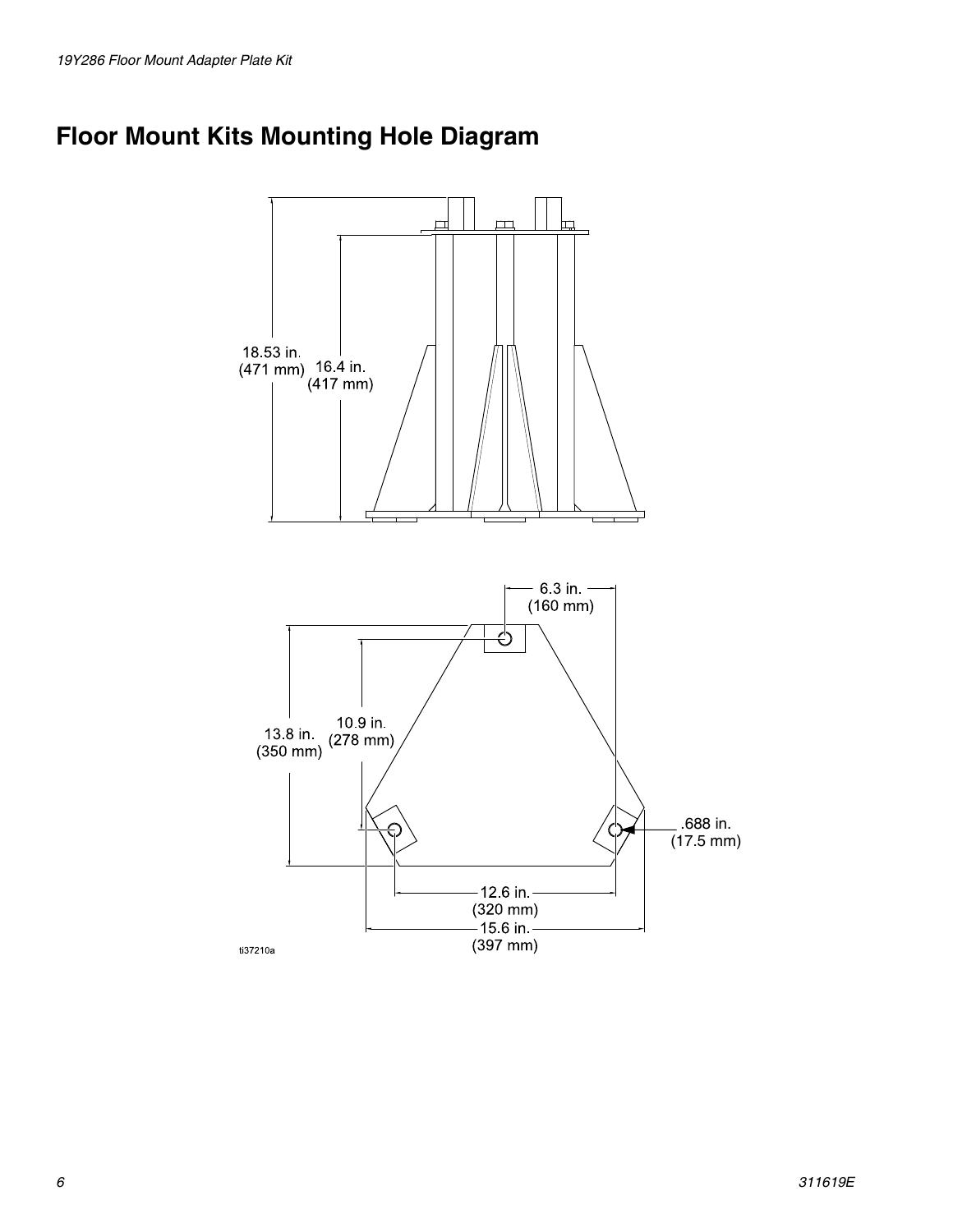| <b>Notes</b> |  |
|--------------|--|
|              |  |
|              |  |
|              |  |
|              |  |
|              |  |
|              |  |
|              |  |
|              |  |
|              |  |
|              |  |
|              |  |
|              |  |
|              |  |
|              |  |
|              |  |
|              |  |
|              |  |
|              |  |
|              |  |
|              |  |
|              |  |
|              |  |
|              |  |
|              |  |
|              |  |
|              |  |
|              |  |
|              |  |